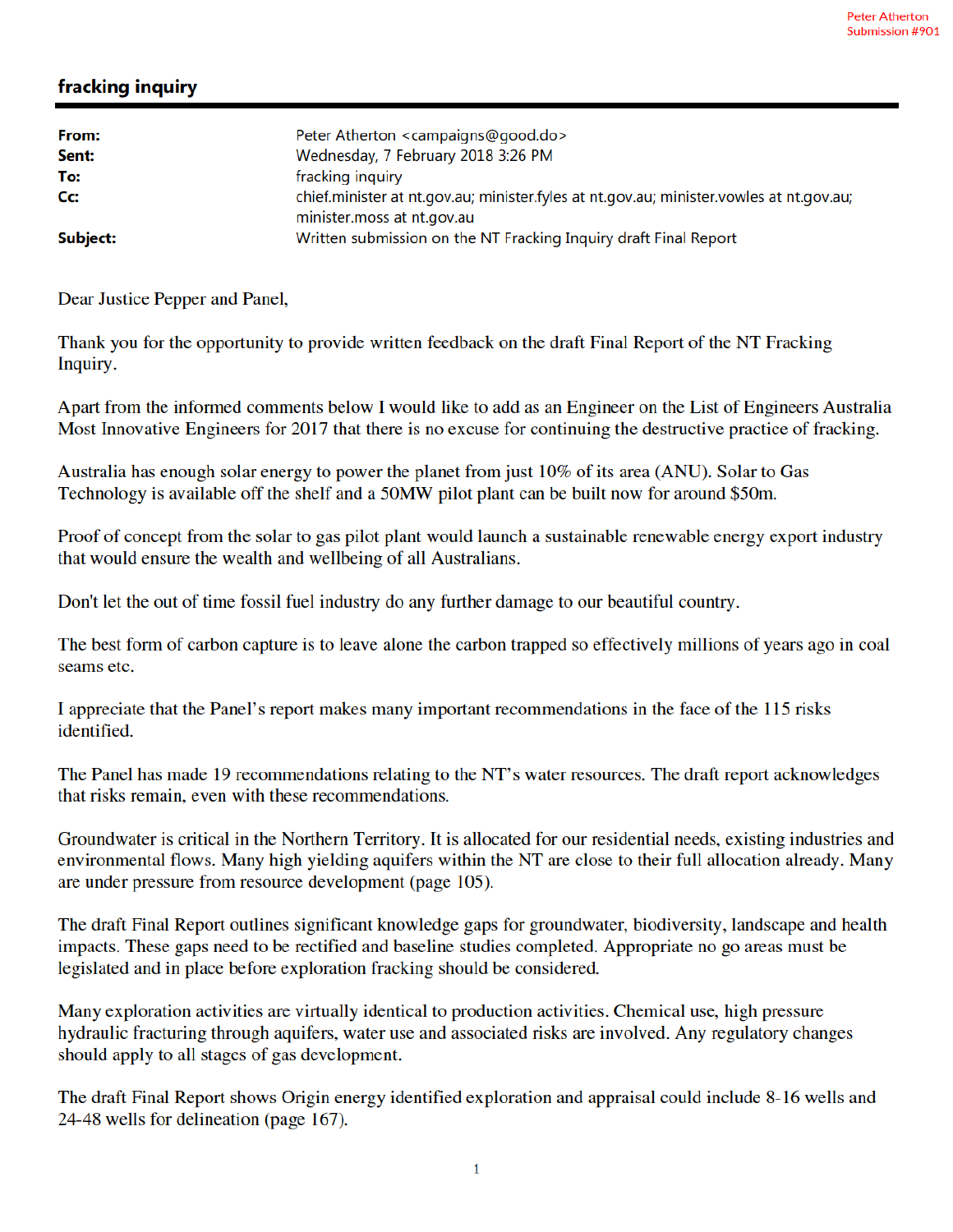Origin alone could drill and frack up to 64 wells across their tenement, all before critical improvements are made to the regulations.

With fracking companies combined, we could have a situation in the NT where there are over a hundred fracked gas wells across the landscape. That's all before production, without key law changes or baseline studies complete.

Critical studies identifying no go zones will difficult to achieve in an area already littered with fracked gas exploration wells.

I support the swath of new regulations and legislation required to try and protect landholders and water. However, that work needs to happen before the oil and gas industry is permitted to start fracking in the Northern Territory again.

The below critical recommendations must be improved and work completed BEFORE EXPLORATION fracking takes place.

Recommendation 5.1 (Enforceable code of practice for abandonment of onshore gas wells)

Recommendation 5.6 (Wastewater management framework)

Recommendation 7.1 (Water Act amended for shale extraction licence and payment for water)

Recommendation 7.4 (Strategic regional environmental and baseline assessment (SREBA), including a regional groundwater model, be developed and undertaken)

Recommendation 8.4 (Fire management plan and 10 year baseline assessment)

Recommendation 9.2 (Code of practice be developed and implemented for monitoring, detection and reporting of methane emissions)

Recommendation 10.1 (Human Health Risk Assessment prepared and approved)

Recommendation 12.11 (Social impact management plan) This recommendation should also be extended to allow for the legal right to say 'no' to fracking.

Recommendation 14.1 (Design and implement a full cost recovery system for fracking regulation)

Recommendation 14.16 (Legislation to regulate seismic surveys, drilling, hydraulic fracturing, and well abandonment)

Recommendation 14.18 (Fit and proper person test)

Recommendation 15.1 (Strategic regional environmental and baseline assessment (SREBA) undertaken and no go zones implemented)

In the NT there is a saying, "Once you frack you can't go back." Exploration fracking is no different. The studies, legal improvements and no-go zones suggested by the panel are critical. They must be actioned before any further fracking exploration.